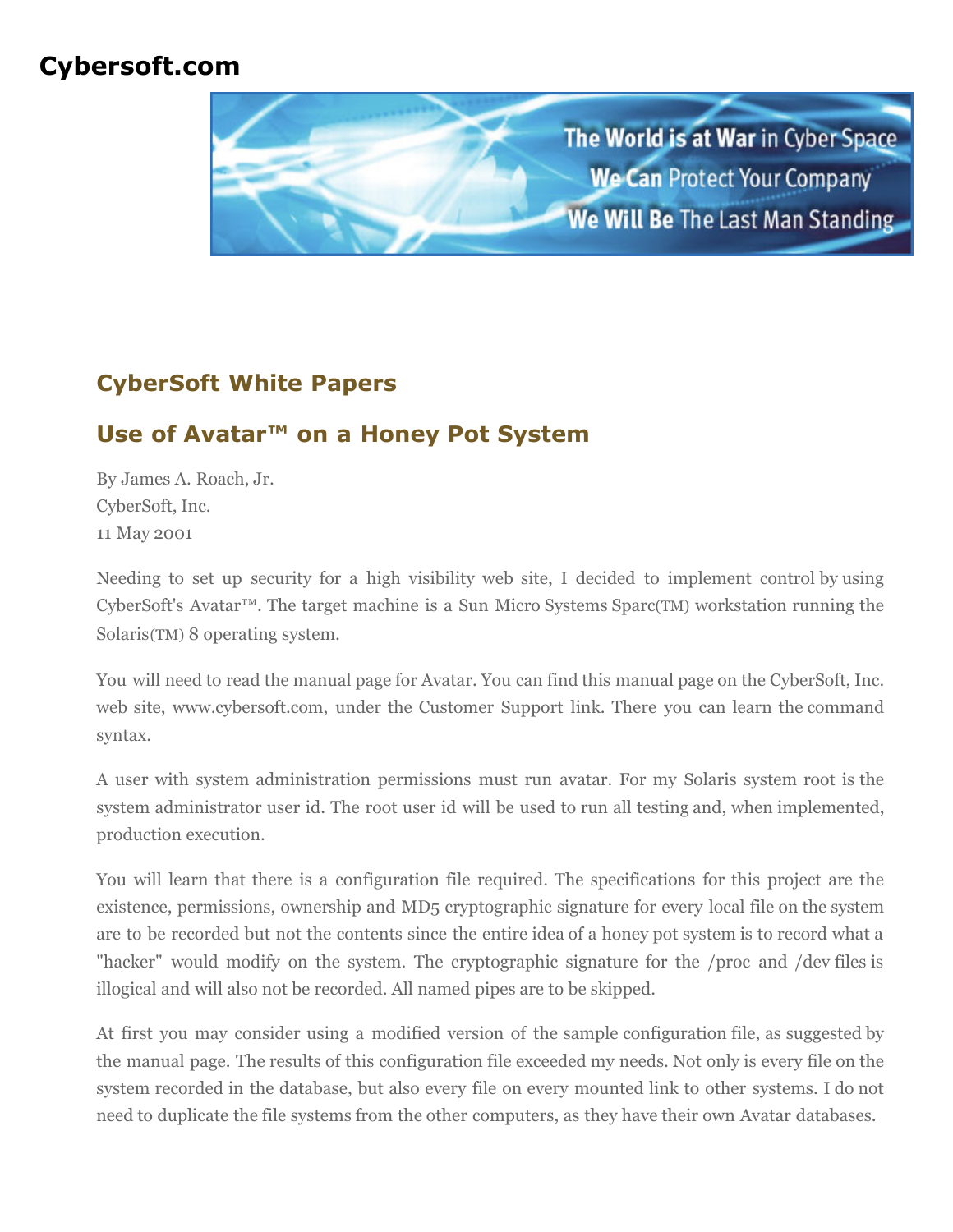### **First Avatar Configuration file**

Repos /

For testing you will want to write a shell script to run Avatar with the create command. This shell script redirects the stderr output to a file in /tmp. My example shell script also places the baseline directory in the /tmp directory. On the test computer the file system is very full and does not have enough space for the baseline databases. The baseline directory must not exist before Avatar is run with the create command. Therefore the rm command is in this shell script.

## **Avatar Create Shell Script**

```
#!sh
AVATAR_CFG_DIR=/tmp
export AVATAR_CFG_DIR
rm -rf /tmp/oops /tmp/baseline
/usr/bin/avatar create / /tmp/baseline ${AVATAR_CFG_DIR}/avatar.cfg 2>
/tmp/oops
```
Note: Indented line is a continuation of previous line

I then wrote a shell script to select only the local files using the find command. To receive the required results, I chose to use three find commands. The first find command returns all of the regular files on the local system, skipping all named pipes, /proc, and /dev files. Each file name is appended to the configuration keys. In this case the configuration keys are e, for existence, p, for permissions, o, for ownership, and s, for cryptographic signature.

The second find command returns all of the /proc files. Their filenames and paths are appended to all of the configuration keys listed above except for s, the cryptographic signature. This is not required as it changes every time a program uses that program identification number or pid.

The last find command gives all of the /dev files. Again, their filenames and paths are appended to the same configuration keys as used for the /proc files.

While this method records every file, proc and dev file on the system, it proved to be unsatisfactory. It creates a static snap shot of the file system in the configuration file. It quickly become apparent that this left many large holes in the security of the system. Avatar would not be able to dynamically add any new files created on the system to the configuration file. The configuration file was almost two mega-bytes in size, using up valuable system resources. The contents of the configuration file are duplicated in the database generated by Avatar.

The shell script takes one to two hours to run, depending on system utilization. This is actually OK since running Avatar Create is a rare occurrence. Most Avatar command executions will be Avatar Check or Avatar Correct. In the case of our Honey Pot Server only Avatar Check will be run without the option to run Avatar Correct.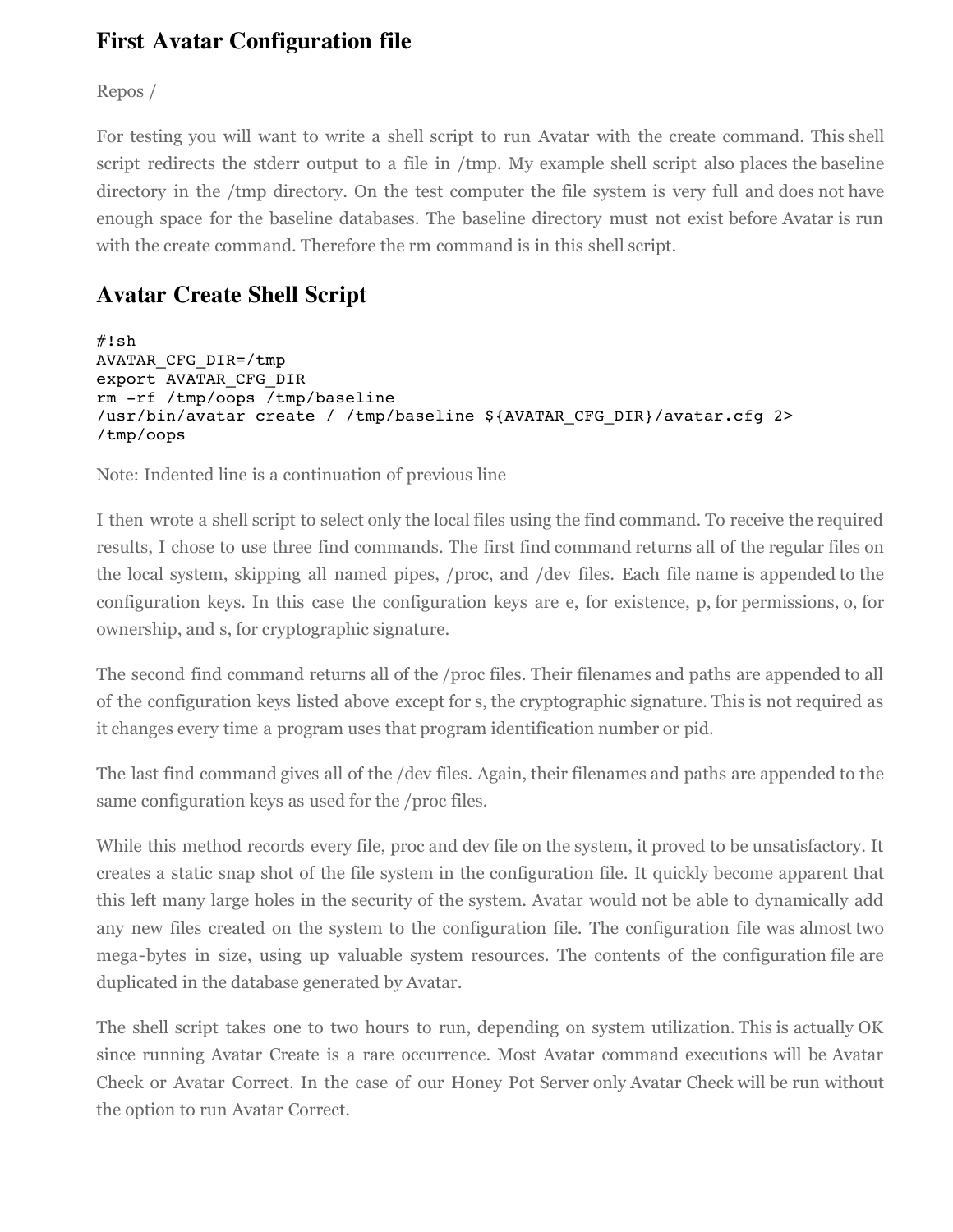#### **Sample avatar\_cfg.sh File**

```
AVATAR_CFG_DIR=/tmp
export AVATAR_CFG_DIR
find / \setminus \setminus \setminus -type f -a -local -mount -a ! \setminus -name core \setminus -a !
\setminus ( -fstype proc \setminus ) -a -perm -u+r,-q+r,-o+r \setminus \setminus ) -print | \setminussed "s/\(.*\)/epos \1/" > ${AVATAR_CFG_DIR}/avatar.cfg
find /proc \( \( -type f -a -local -mount -a ! \( -name core \)
 -a -perm -u+r, -q+r, -o+r \) \) -print | \
sed "s/\(.*\)/epo \1/" >> ${AVATAR CFG DIR}/avatar.cfg
find /dev \( \( -type f -a -local -mount -a ! \( -name core \)
-a -perm -u+r,-g+r,-o+r \ \nightharpoonup\ ) \ \nightharpoonup\ -print |\ \nightharpoonup\sed "s/\(.*\)/epo \1/" >> ${AVATAR CFG DIR}/avatar.cfg
echo `wc -1 ${AVATAR CFG DIR}/avatar.cfg |
sed "s/ *\([0-9][0-9]*\).*/\1/"` \<
```
#### "files in configuration file" \${AVATAR\_CFG\_DIR}/avatar.cfg

Initially, the Avatar Configuration shell script did not handle the /dev or /proc files. These were added after the first find correctly built an avatar.cfg file. The echo statement at the end of the shell script provides positive feedback to the operator.

The need to use the recursive ,R, feature is necessary to create a manageable configuration file. My first attempt at a configuration file is modified to utilize this feature. I do not want to recursively scan the mounted directories on other machines. Therefore, an entry for each mounted directory is added, the second through forth lines. These entries add to the baseline database the existence, permissions, and ownership of the mounted directories. The MD5 signature is not required as it can change from sources on the other computers.

The MD5 signature is not useful when considering the files in the /dev, /devices, and /proc directories. The fifth through seventh lines in the configuration file implement this concept. These entries need to be recursive, the R, to assure that all files and directories are baselined.

The contents of the /tmp directory, by definition, are not required. But the existence, ownership, and permissions of the /tmp directory should be recorded in the baseline. The last line shows this requirement.

### **Final Configuration File**

```
Repos /
epos /export/home/cvs
epos /export/home/engineering
epos /export/home/pubshare
Repo /dev
Repo /devices
Repo /proc
epo /tmp
```
Avatar notifies the user of what it is doing as it runs. Notification is displayed to the screen from standard error, stderr. A sample of this output is displayed below. The first two lines show output from the LICENSE checking routine. Avatar checks the license file named LICENSE in the VSTK\_HOME environment variable directory. The default location for this file is located in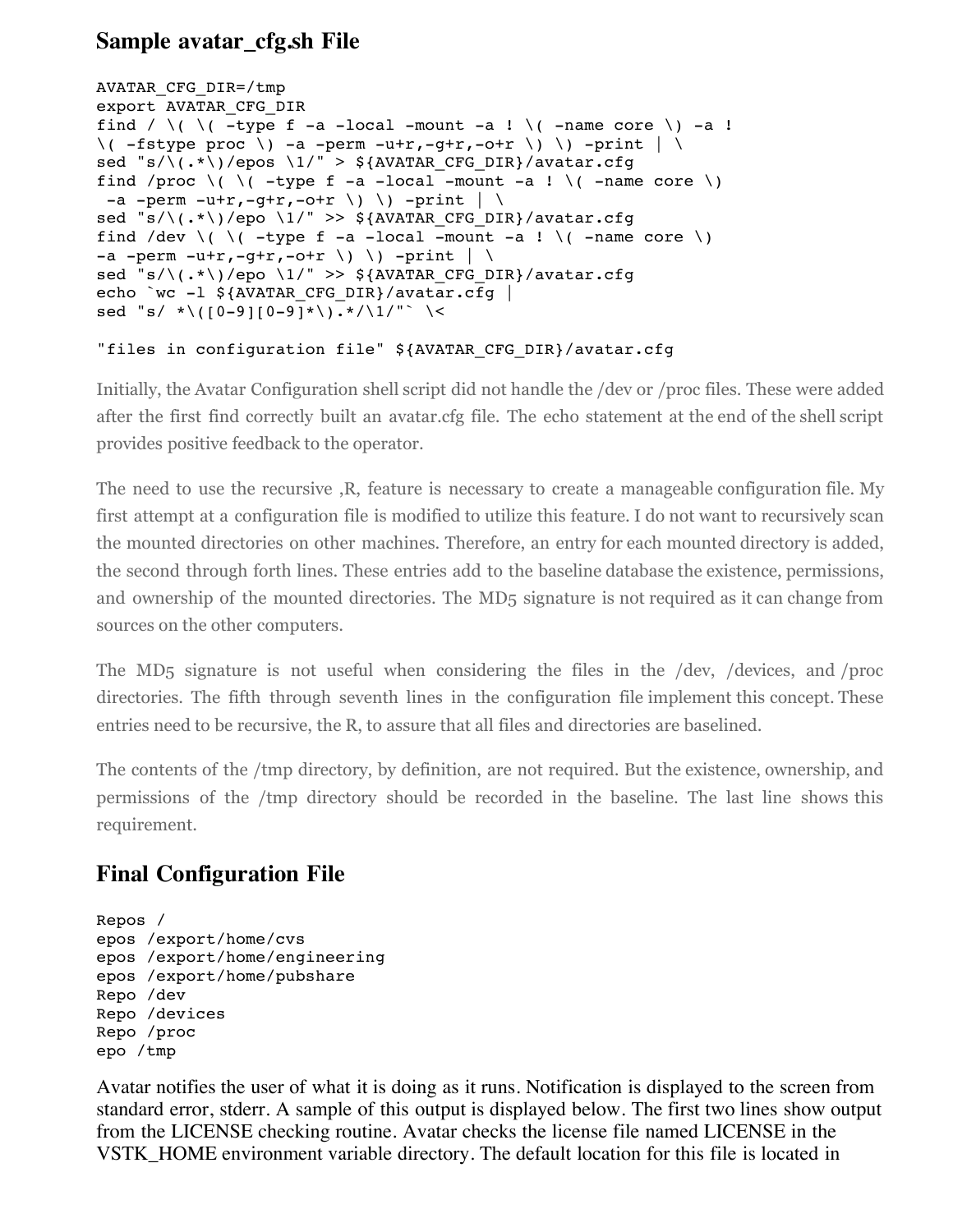/usr/lib/vstk. Examples of each of the configuration file entries are given for cross-referencing with the example of the final configuration file above.

#### **Sample Output From Avatar**

```
##==> FOO/BAR Site License:
##==> VSTKP SITE LICENSE KEY
baselining Repos /
baselining Repos /.TTauthority
baselining Repos /.Xauthority
baselining Repos /.dt
baselining Repos /.dt/Desktop
baselining epos /export/home/cvs
baselining epos /export/home/engineering
baselining epos /export/home/pubshare
baselining Repo /dev
baselining Repo /dev/.devfs_eventmgr
baselining Repo /dev/cfg
baselining Repo /devices
baselining Repo /devices/SUNW,ffb@1e,0:ffb0
baselining Repo /devices/pseudo
baselining Repo /devices/pseudo/arp@0:arp
baselining Repo /proc
baselining Repo /proc/0
baselining Repo /proc/0/as
baselining Repo /proc/0/auxv
baselining epo /tmp
```
To provide a high level of security, running Avatar with the check command is to be run by cron periodically. This assures that any unauthorized intrusion can be quickly remedied. The output of the Avatar check command should be E-mailed to an appropriate person for further action.

### **Sample Avatar Check Command with Output**

```
# avatar check / /tmp/baseline
##==> FOO/BAR Site License:##==> VSTKP SITE LICENSE KEY
baseline MD5 = a07e98310d52f1edf9049c7a8594bf96 : 
/export/home/roach/.bash_history
file MD5 = c68d06a8bd0001309b6bbab5f2ce4dda :
/export/home/roach/.bash_history
baseline MD5 = 5ff3b5bd6ad0b37a836a4ac89eaa4928 :
/export/home/roach/typescript
file MD5 = d41d8cd98f00b204e9800998ecf8427e : 
/export/home/roach/typescript
```
The system administrator may, at his/her discretion, run Avatar with the update, iupdate, or correct command. The Avatar Update command will update the baseline database to the current file and directory specifications automatically. No interaction from the user is required.

### **Avatar Update Command with Output**

```
# avatar update / /tmp/baseline##==> FOO/BAR Site License:##==>
VSTKP SITE LICENSE KEYupdating owner from uid = 1039, 
gid = 7 to vid = 0, gid = 7:/devices/pseudo/pts@0:7updating signature from
```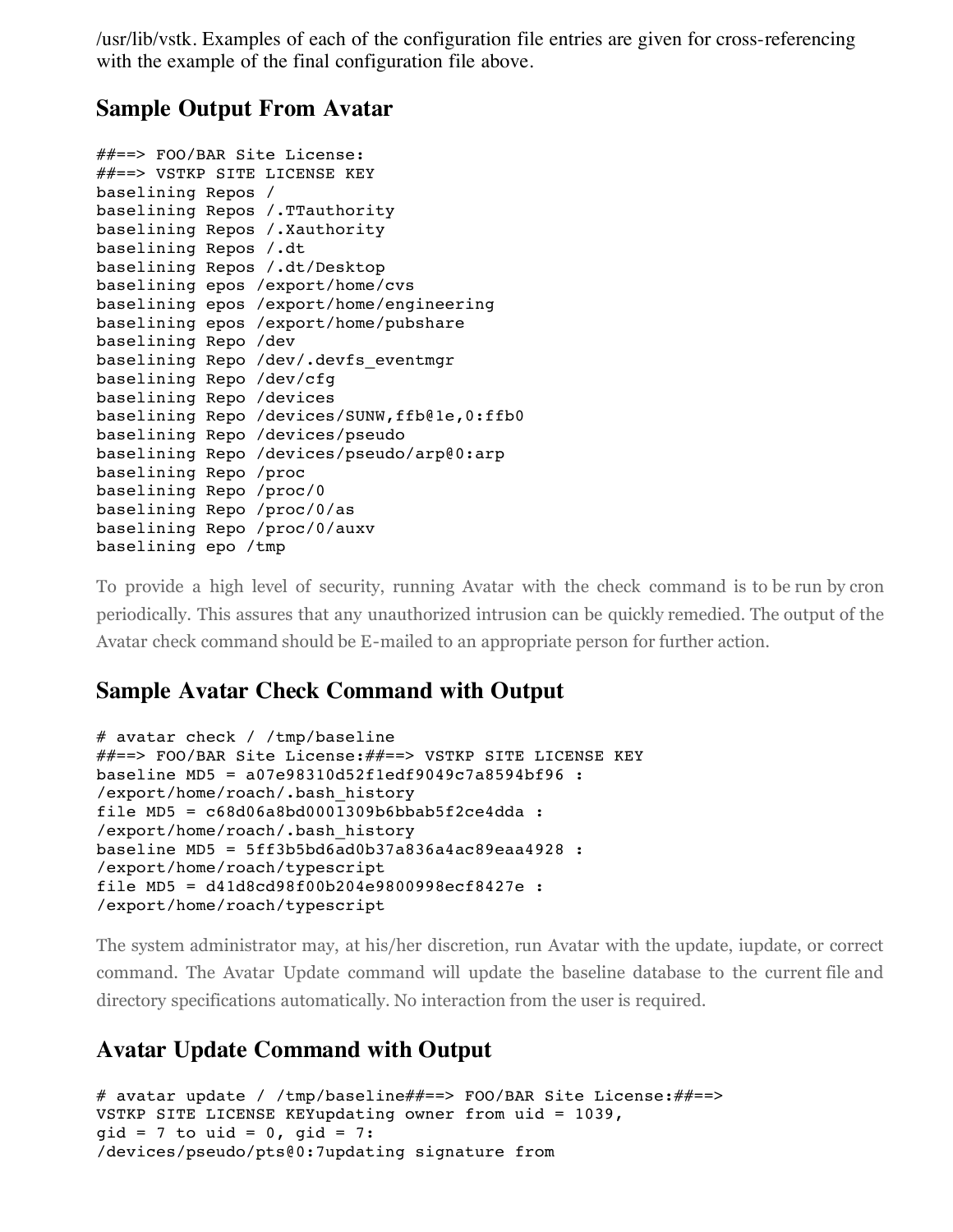```
deebbbdbd8663f2b27d88c1e4bd500c4 to
0e6242e8a8f85036121de5d4a66bab0b: /etc/mnttabupdating owner 
from uid = 1039, gid = 108 to uid = 0, gid = 1:
/export/home/roach/typescriptupdating permissions from mode = 0100644 
to mode = 0100666:
/export/home/roach/typescriptupdating signature from 
5ff3b5bd6ad0b37a836a4ac89eaa4928 to
9b6a35bcb46d27621683f0b447948c42: /export/home/roach/typescript
```
Note: Indented lines are continuations of previous line

>Using the Avatar Iupdate, the user is prompted before each entry requiring updating in the baseline database. Only a 'y' response will have the corresponding entry updated.

#### **Avatar Update Command with Output**

```
avatar iupdate / /tmp/baseline
##==> FOO/BAR Site License:
##==> VSTKP SITE LICENSE KEY
file signature has changed from 16453c32fbbfd6a1107b7e736c287e73 to
1389cd8c4534bcbc6a863d9f4c6b888e: /export/home/roach/.bash_history
update? [yn] n
file permissions have changed from mode = 0100666 to mode = 0100644:
/export/home/roach/typescript
update? [yn] y
updating permissions from mode = 0100666 to mode = 0100644:
/export/home/roach/typescript
file signature has changed from 9b6a35bcb46d27621683f0b447948c42 to
e1eb511e2509e280a96e42932b92be4e: /export/home/roach/typescript
update? [yn] n
```
Note: Indented lines are continuations of previous line

Using the Avatar Correct command, Avatar attempts to restore the effected file back to the baseline settings. If the contents have changed and the contents are not in the baseline the correction can not be restored.

#### **Avatar Correct Command with Output**

```
# avatar correct / /tmp/baseline
##==> FOO/BAR Site License:
##==> VSTKP SITE LICENSE KEY
baseline uid = 1039, gid = 7 : /devices/pseudo/pts@:8file uid = 0, gid = 7 : /devices/pseudo/pts0:8owner corrected: /devices/pseudo/pts@0:8
baseline mode = 020666 : /devices/pseudo/pts@0:8
file mode = 020620 : /devices/pseudo/pts0:8permissions corrected: /devices/pseudo/pts@0:8
baseline MD5 = c5bea925d801e2e850ea8258600e9428 : /etc/mnttab
file MD5 = a6ceffbd21c8836af453f585c8d92ea6 : /etc/mnttab
couldn't get saved file contents: /etc/mnttab
couldn't restore file: /etc/mnttab
baseline MD5 = 14863b7bea894b9fd54abb97f2c0272f :
/export/home/roach/.bash_history
file MD5 = 17dad806778cc7374c388b2e0066b02b :
/export/home/roach/.bash_history
```